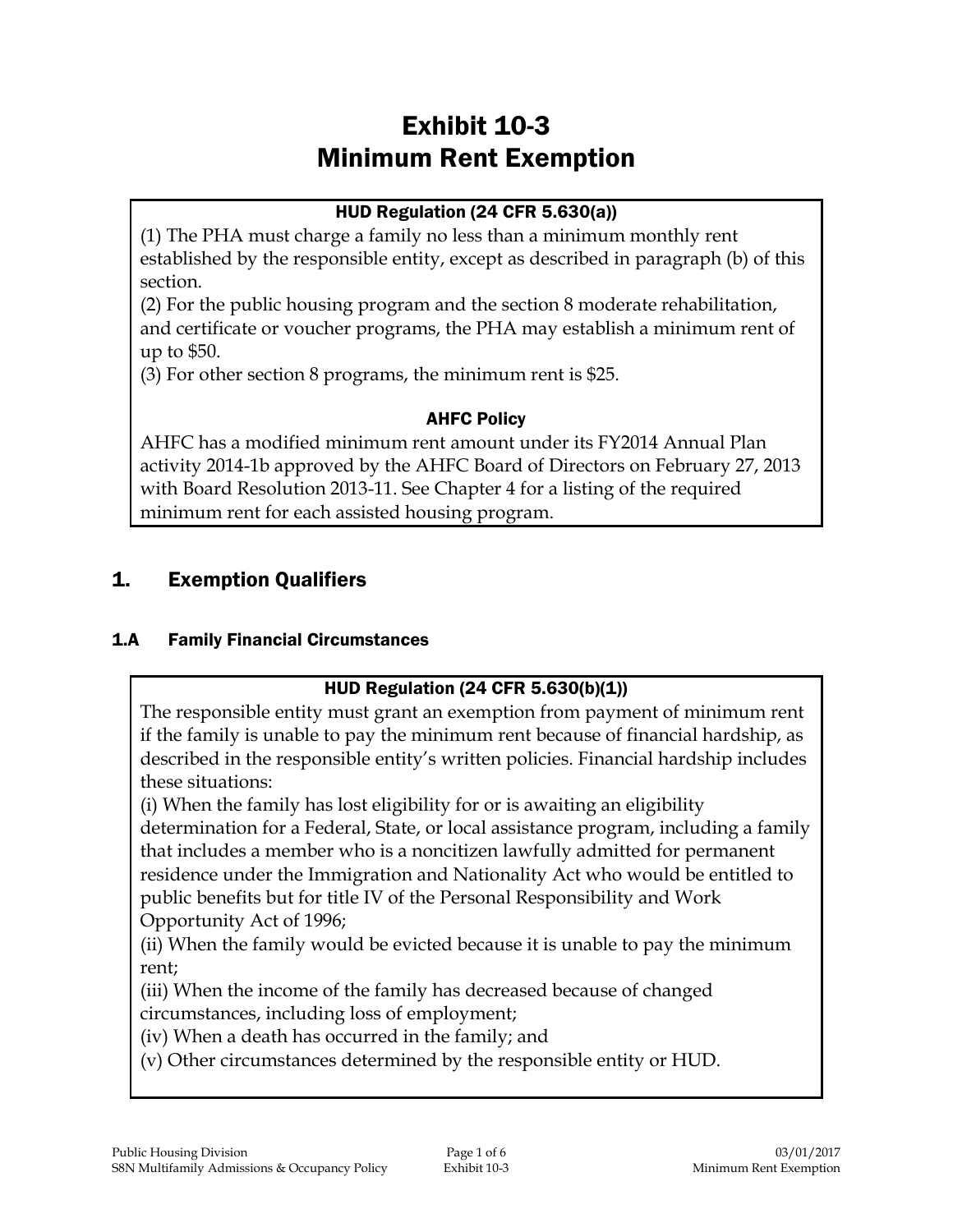#### AHFC Policy

In addition to the financial situations listed above, AHFC will also consider the following as eligible financial hardships:

- 1. Families paying more than 50 percent of their monthly adjusted income towards unreimbursed childcare or medical expenses.
- 2. Families who have incurred additional, unplanned expenses as the result of a family emergency.
- 3. Other good cause as determined by AHFC.

#### 1.B Exemption Process

#### HUD Regulation (24 CFR 5.630(b)(2)

What happens if family requests a hardship exemption? (i) Public housing.

- (A) If a family requests a financial hardship exemption, the PHA must suspend the minimum rent requirement beginning the month following the family's request for a hardship exemption, and continuing until the PHA determines whether there is a qualifying financial hardship and whether it is temporary or long term.
- (B) The PHA must promptly determine whether a qualifying hardship exists and whether it is temporary or long term.
- (C) The PHA may not evict the family for nonpayment of minimum rent during the 90-day period beginning the month following the family's request for a hardship exemption.
- (D) If the PHA determines that a qualifying financial hardship is temporary, the PHA must reinstate the minimum rent from the beginning of the suspension of the minimum rent. The PHA must offer the family a reasonable repayment agreement, on terms and conditions established by the PHA, for the amount of back minimum rent owed by the family.

#### AHFC Policy

- 1. If the Hardship Exemption Committee is unable to render a decision prior to the first of the month following the family's request, AHFC will suspend the requirement to pay the minimum rent. The suspension period will remain in place until a decision is rendered.
- 2. AHFC qualifying hardships are defined in Section 1.A above and durations are described in the Definitions section of this policy.
- 3. AHFC will not evict a Public Housing tenant for nonpayment of the minimum rent during the 90-day period following a family's request.
- 4. If AHFC determines a financial hardship is temporary or short-term:
	- a. The minimum rent will be reinstated once the 90-day period has expired.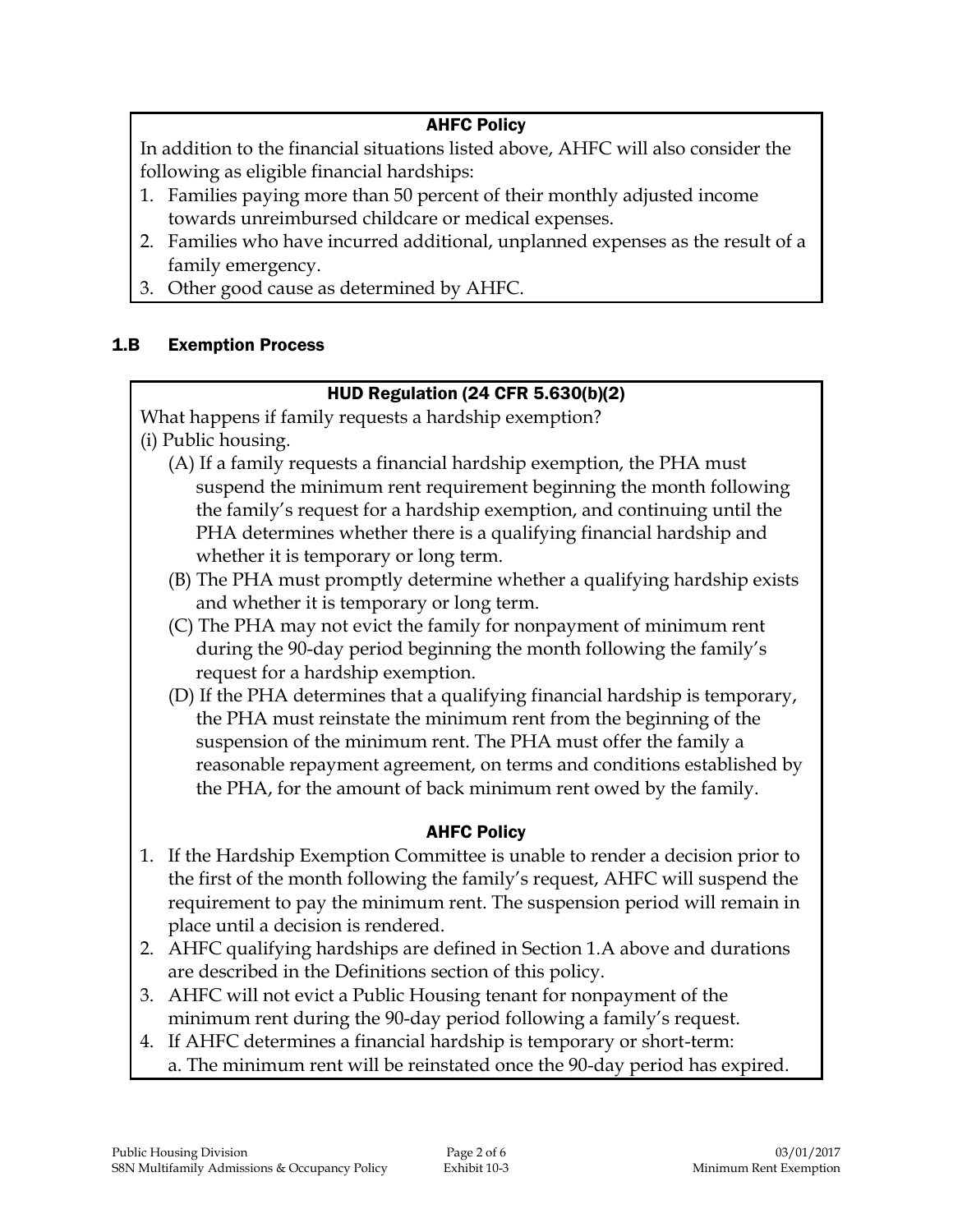- b. The family will not be subject to a late rent fee during the suspended period.
- c. The family will be responsible for paying for any rent or late fees accrued prior to the exemption request.
- d. The family will sign a payment agreement with AHFC for any suspended amounts and any accrued rent or late fees at the conclusion of the exemption.

(ii) All section 8 programs.

- (A) If a family requests a financial hardship exemption, the responsible entity must suspend the minimum rent requirement beginning the month following the family's request for a hardship exemption until the responsible entity determines whether there is a qualifying financial hardship, and whether such hardship is temporary or long term.
- (B) The responsible entity must promptly determine whether a qualifying hardship exists and whether it is temporary or long term.
- (C) If the responsible entity determines that a qualifying financial hardship is temporary, the PHA must not impose the minimum rent during the 90 day period beginning the month following the date of the family's request for a hardship exemption. At the end of the 90-day suspension period, the responsible entity must reinstate the minimum rent from the beginning of the suspension. The family must be offered a reasonable repayment agreement, on terms and conditions established by the responsible entity, for the amount of back rent owed by the family.

#### AHFC Policy

- 1. If the Hardship Exemption Committee is unable to render a decision prior to the first of the month following the family's request, AHFC will suspend the requirement to pay the minimum rent. The suspension period will remain in place until a decision is rendered.
- 2. AHFC qualifying hardships are defined in Section 1.A above and durations are described in the Definitions section of this policy.
- 3. If AHFC determines a financial hardship is temporary or short-term:
	- a. The minimum rent will be reinstated once the 90-day period has expired.
		- b. The family will not be subject to a late rent fee during the suspended period.
		- c. The family will be responsible for paying for any rent or late fees accrued prior to the exemption request.
		- d. The family will sign a payment agreement with AHFC for any suspended amounts and any accrued rent or late fees at the conclusion of the exemption.

(iii) All programs.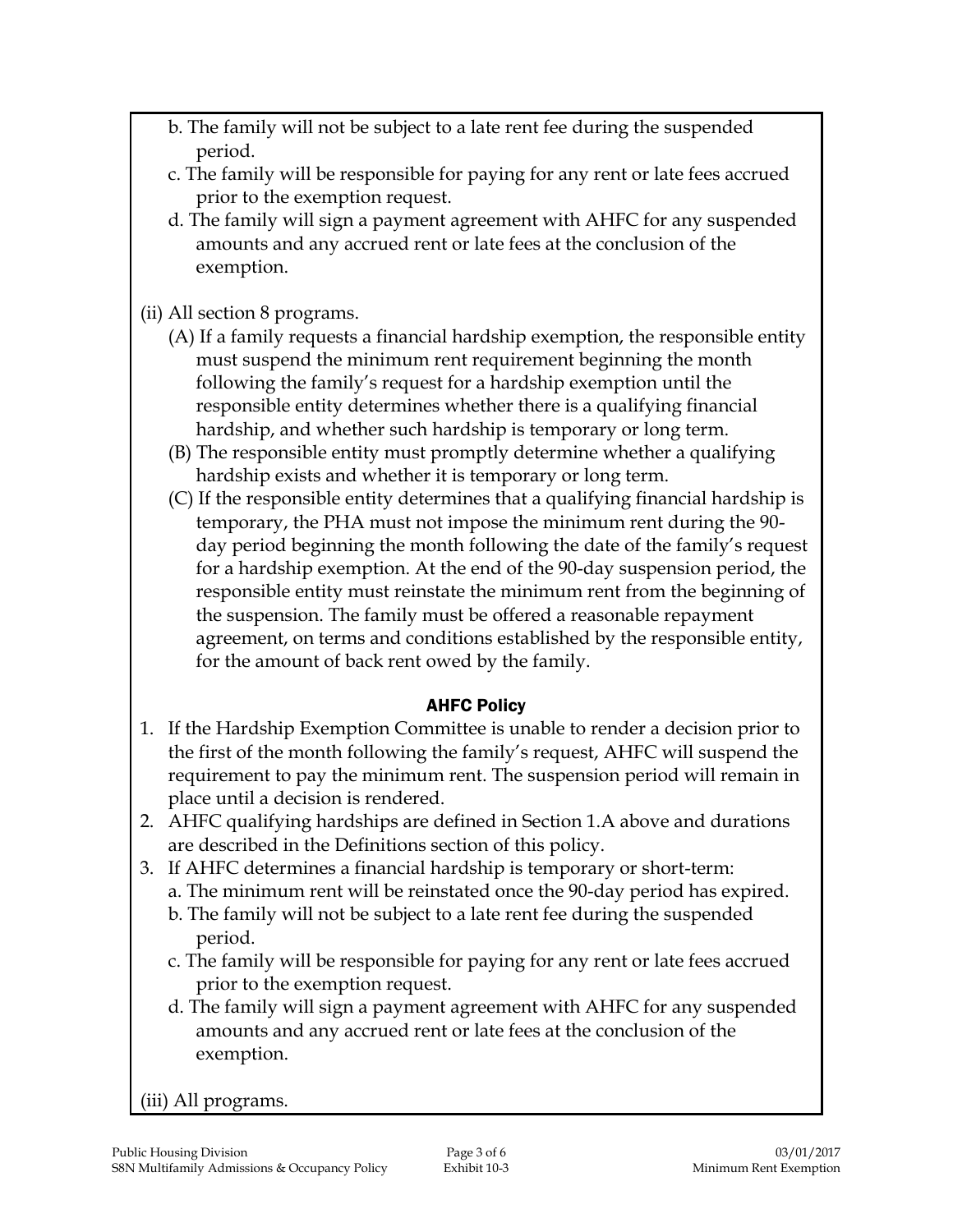- (A) If the responsible entity determines there is no qualifying financial hardship exemption, the responsible entity must reinstate the minimum rent, including back rent owed from the beginning of the suspension. The family must pay the back rent on terms and conditions established by the responsible entity.
- (B) If the responsible entity determines a qualifying financial hardship is long term, the responsible entity must exempt the family from the minimum rent requirements so long as such hardship continues. Such exemption shall apply from the beginning of the month following the family's request for a hardship exemption until the end of the qualifying financial hardship.
- (C) The financial hardship exemption only applies to payment of the minimum rent (as determined pursuant to § 5.628(a)(4) and § 5.630), and not to the other elements used to calculate the total tenant payment (as determined pursuant to  $$5.628(a)(1)$ ,  $(a)(2)$  and  $(a)(3)$ ).

#### AHFC Policy

- 1. If AHFC determines the family does not have a qualifying financial hardship:
	- a. The minimum rent will be reinstated the first of the month following the end of the 90-day suspension period.
	- b. The family will not be subject to a late rent fee during the initial suspension period.
	- c. The family will be responsible for paying for any rent or late fees accrued prior to the exemption request.
	- d. The family will sign a payment agreement with AHFC for any suspended amounts and any accrued rent or late fees.
- 2. If AHFC determines a hardship is long-term:
	- a. The minimum rent will be suspended until the end of the qualifying financial hardship.
	- b. The family will not be subject to a late rent fee during the initial suspension period.
	- c. The family will be responsible for paying for any rent or late fees accrued prior to the hardship exemption request.
	- d. The family will sign a payment agreement with AHFC for any suspended amounts and any accrued rent or late fees at the conclusion of the exemption.
- 3. AHFC will continue to calculate the total tenant payment in accordance with the policy in Chapters 3 and 4.

#### 1.C Public Housing Escrow Requirement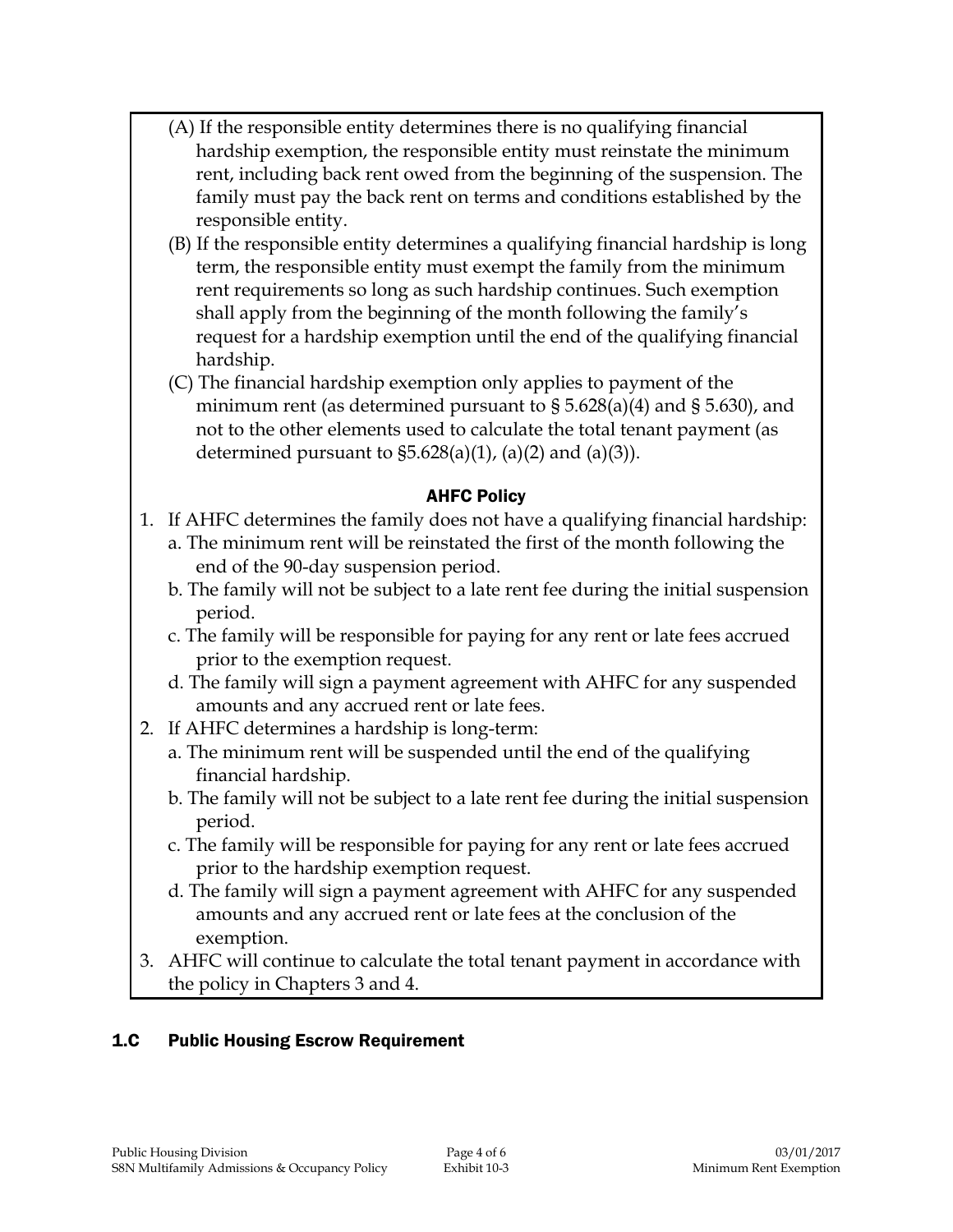## HUD Regulation (24 CFR 5.630(b)(3)

Public housing: Grievance hearing concerning PHA denial of request for hardship exemption. If a public housing family requests a hearing under the PHA grievance procedure, to review the PHA's determination denying or limiting the family's claim to a financial hardship exemption, the family is not required to pay any escrow deposit in order to obtain a grievance hearing on such issues.

#### AHFC Policy

A family requesting the grievance procedure to appeal a minimum rent exemption hardship does not have to pay an escrow deposit.

# 2. Exemption Request

In order to qualify for an exemption, a family must complete and submit the Minimum Rent Exemption Request. The request must be submitted within fourteen (14) calendar days of:

- 1. the date of a Notice of Rent Change, **OR**
- 2. the date of a Notice to Quit and Lease Termination for Nonpayment of Rent, **OR**
- 3. the date of the financial hardship event.

If the family does not submit supporting documentation with their request, they have an additional five (5) calendar days to submit it to AHFC.

# 3. Exemption Committee

AHFC has established an Exemption Committee. This Committee will meet once a month, as needed, to evaluate and issue determinations on exemption requests.

#### 3.A Exemption Options

Once a decision to grant an exemption is made by the Committee, the Committee may decide to:

- 1. Reduce the family's rent portion to an income-based formula;
- 2. Waive the minimum rent requirement;
- 3. Grant additional income allowances for unreimbursed, verified child care or medical expenses;
- 4. Any combination of the above.